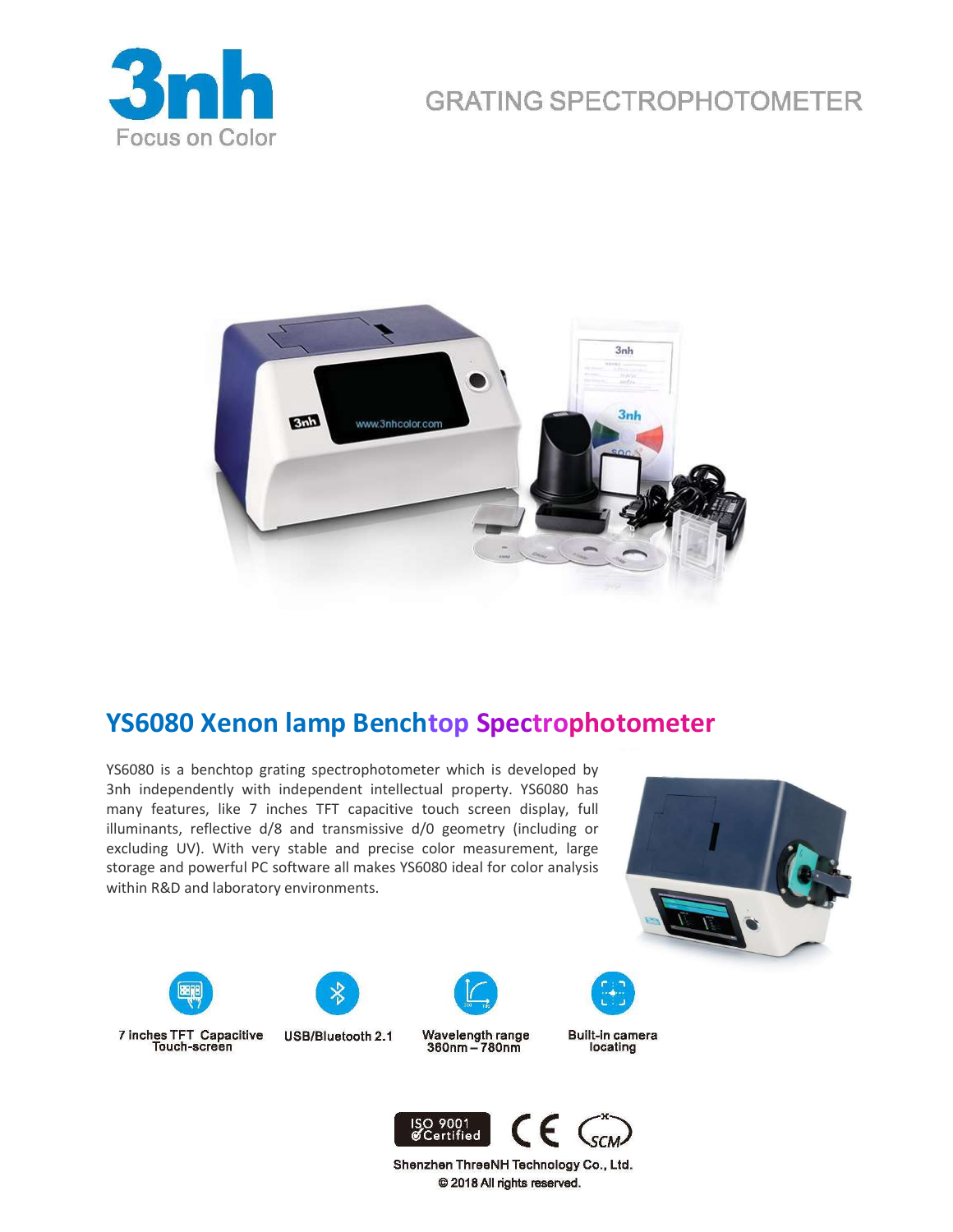### PRODUCT FEATURES

- 1. High configuration of hardware: 7 inches TFT Color Capacitive Touch-screen Display; Bluetooth 2.1; Concave Grating.
- 2. Double Array 256 Image Element CMOS Sensor; Long life-span stable xenon lamp.
- 3. With reflective and transmissive spectrum, accurate Lab value, good to calculate color formula and do precise color transmission.
- 4. Auto identify measuring aperture. Freely switchable between 3 measuring apertures: Φ25.4mm/8mm/ 4mm. Users also can customize apertures.
- 5. Built-in temperature sensor to monitor and compensate the measuring temperature to ensure the measurement more precision.
- 6. Wavelength range 360nm 780nm. Built-in 400nm/420nm/460nm cut off Xenon lamp, more professional in UV measurement.
- 7. Independent light source detector, continuously monitor the condition of light sources to ensure the light source reliable.
- 8. Multiple measurement modes: Quality Management Mode, Sample Mode; Meet more users' requirement.
- 9. Multiple accessories, sample holders, fixation clamp, suitable to more working condition.
- 10. Big capacity data storage, for 20000 pieces test result.
- 11. Built-in camera locating.
- 12. More powerful extended functions at the PC software.

### 



**Plastic Sample** 

Reflectance Measurement: Adopt D/8° Geometry, conform to ISO7724/1, CIE, ASTM, DIN and JIS standard.



**Transmissive Sample** 

Transmittance Measurement: Adopt D/0° Geometry, conform to ISO, CIE. **ASTM and DIN standard.** 



Liquid, Powder, Solid Sample Measuring Apertures **Measurement** 

360-780nm wide wavelength range measurement. professional UV sample measurement.



Auto-indentify the apertures, 25.4/15/8/4mm four apertures freely switch. Special aperture can be customised.

### APPLICATION INDUSTIRES

YS6080 benchtop spectrophotometer is used to do precise color analysis and transmission in laboratories. It can be widely applied in different industries, such as plastics, electronics, paint and ink, printing, garments, leather, paper, auto, medical, cosmetics, food, science institutes, laboratories.











Automobibe

Leather

Plastics

Paint

Food stuff

Laboratory

**Others**